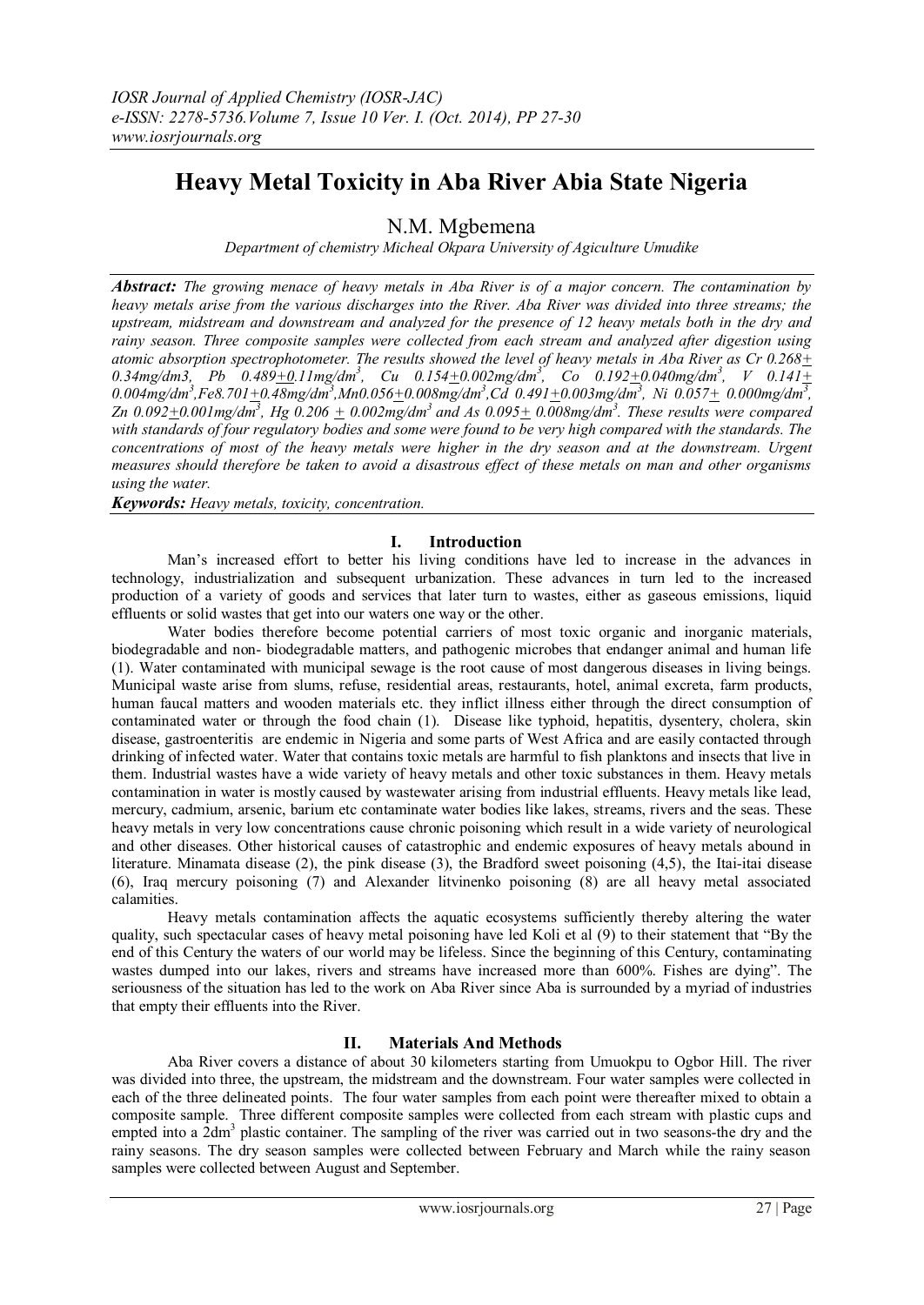The heavy metals in the digested waters were analyzed using the Atomic Absorption Spectrometer, model 400, Pye Unicam (10) according to the prescriptions outlined by Adefemi et al 2007 (11).

#### **III. Results And Discussion**

#### **Results Of The Levels Of Heavy Metal Concentration In Water Samples (Mg/Dm<sup>3</sup> ) In The Dry Season In The Three Streams**

| <b>Table 1: Dry Seasons</b> |                 |                 |                 |                  |
|-----------------------------|-----------------|-----------------|-----------------|------------------|
| Metals                      | Location        |                 |                 |                  |
|                             | DSU             | <b>DSM</b>      | <b>DSD</b>      | Average          |
| Chromium                    | $0.604 + 000$   | $0.614 + 000$   | $0.810 + 000$   | $0.67+0.000$     |
| Lead                        | $0.620 + 0.000$ | $0.630 + 000$   | $0.650 + 0.005$ | $0.633 + 0.001$  |
| Copper                      | $0.340 + 0.000$ | $0.420 + 0.006$ | $0.017 + 0.001$ | $0.259 + 0.002$  |
| Cobalt                      | $0.057 + 1.53$  | $0.065 + 0.005$ | $0.70 + 0.000$  | $0.2714 + 0.512$ |
| Vanadium                    | $0.059 + 0.000$ | $0.059 + 0.005$ | $0.066 + 0.005$ | $0.061 + 0.003$  |
| <b>Iron</b>                 | $5.00 + 0.000$  | $5.40 + 0.000$  | $6.00 + 0.000$  | $5.46 + 0.000$   |
| Manganese                   | $0.025 + 0.000$ | $0.250 + 0.000$ | $0.021 + 0.001$ | $0.162 + 0.000$  |
| Cadmium                     | $0.065 + 0.000$ | $0.066 + 0.000$ | $0.073 + 0.003$ | $0.068 + 0.001$  |
| Nickel                      | $0.100 + 0.000$ | $0.050 + 0.000$ | $0.020 + 0.000$ | $0.056 + 0.000$  |
| Zinc                        | $0.066 + 0.000$ | $0.082 + 0.000$ | $0.86 + 0.000$  | $0.078 + 0.000$  |
| Mercury                     | $0.043 + 0.00$  | $0.065 + 0.00$  | $0.070 + 0005$  | $0.059 + 0.000$  |
| Arsenic                     | $0.006 + 0.00$  | $0.013 + 000$   | $0.550 + 0.050$ | $0.1897 + 0.166$ |

Legend:

DSU = Dry Season Upstream

DSM = Dry Season Midstream

DSD = Dry Season Downstream

## **Results Of The Levels Of Heavy Metal Concentration In Water Samples (Mg/Dm<sup>3</sup> ) In The Rainy Season In The Three Streams**

| <b>Table 2: Rainy Season</b> |                 |                 |                 |                 |
|------------------------------|-----------------|-----------------|-----------------|-----------------|
| Metals                       | Location        |                 |                 |                 |
|                              | <b>RSU</b>      | <b>RSM</b>      | <b>RSD</b>      | Average         |
|                              |                 |                 |                 |                 |
| Chromium                     | $0.532+0.002$   | $0.590 + 007$   | $0.620 + 0.200$ | $0.580 + 0.070$ |
| Lead                         | $0.260 + 0.005$ | $0.37 + 0.013$  | $0.406 + 0.000$ | $0.345 + 0.006$ |
| Copper                       | $0.071 + 0.005$ | $0.042 + 0.002$ | $0.087 + 0.000$ | $0.049 + 0.002$ |
| Cobalt                       | $0.250 + 0.005$ | $0.042 + 0.002$ | $0.035 + 0.000$ | $0.109 + 0.002$ |
| Vanadium                     | $0.200 + 0.000$ | $0.210 + 0.000$ | $0.234 + 0.001$ | $0.215 + 0.000$ |
| Iron                         | $12.04 + 0.04$  | $10.60 + 0.170$ | $13.20 + 0.075$ | 11.95+0.095     |
| Manganese                    | $0.017 + 0.005$ | $0.002 + 0.000$ | $0.018 + 0.00$  | $0123+0.001$    |
| Cadmium                      | $0.110 + 0.003$ | $0.083 + 0.003$ | $0.081 + 0.00$  | $.0913 + 0.002$ |
| Nickel                       | $0.100 + 0.02$  | $0.05 + 0.000$  | $0.02 + 0.00$   | $0.056 + 0.001$ |
| Zinc                         | $0.101 + 0.003$ | $0.109 + 0.003$ | $0.106 + 0.003$ | $0.105 + 0.003$ |
| Mercury                      | $0.103 + 0.005$ | $0.474 + 0.006$ | $0.480 + 0.00$  | $0.352 + 0.036$ |
| Arsenic                      | $0.000 + 0.000$ | $0.000 + 0.000$ | $0.000 + 0.000$ | $0.00+0.000$    |

Legend:

RSU = Rainy Season Upstream

RSM = Rainy Season Midstream

RSD = Rainy Season Downstream

## **Table 3 Average Annual Heavy Metal Contents (Mg/Dm<sup>3</sup> )**

|                              |           | <b>RSA</b>       | <b>DSA</b>       | AA              |
|------------------------------|-----------|------------------|------------------|-----------------|
|                              |           |                  |                  |                 |
|                              | Chromium  | $0.580 + 0.000$  | $0.676 + 0.697$  | $0.628 + 0.034$ |
| Lead                         |           | $0.345+0.006$    | $0.633 + 0.017$  | $0.489 + 0.011$ |
|                              | Copper    | $0.049 + 0.023$  | $0.529 + 0.002$  | $0.154 + 0.002$ |
|                              | Cobalt    | $0.109 + 0.002$  | $0.271 + 0.768$  | $0.192 + 0.039$ |
|                              | Vanadium  | $0.150 + 0.003$  | $0.0614 + 0.067$ | $0.141 + 0.035$ |
| Iron                         |           | $11.947 + 0.095$ | $10.46 + 0.000$  | $8.704 + 0.048$ |
|                              | Manganese | $0.012 + 0.017$  | $0.099 + 0.000$  | $0.056 + 0.008$ |
|                              | Cadmium   | $0.091 + 0.002$  | $0.068 + 0.001$  | $0.491 + 0.001$ |
|                              | Nickel    | $0.056 + 0.00$   | $0.056 + 0.000$  | $0.056 + 0.000$ |
| Zinc                         |           | $0.105 + 0.003$  | $0.078 + 0.000$  | $0.092 + 0.001$ |
|                              | Mercury   | $0.352 + 0.004$  | $0.059 + 0.000$  | $0.206 + 0.002$ |
|                              | Arsenic   | $0.000 + 0.000$  | $0.189 + 0.017$  | $0.095 + 0.008$ |
| Legend:                      |           |                  |                  |                 |
| $RSA = Rainy$ Season Average |           |                  |                  |                 |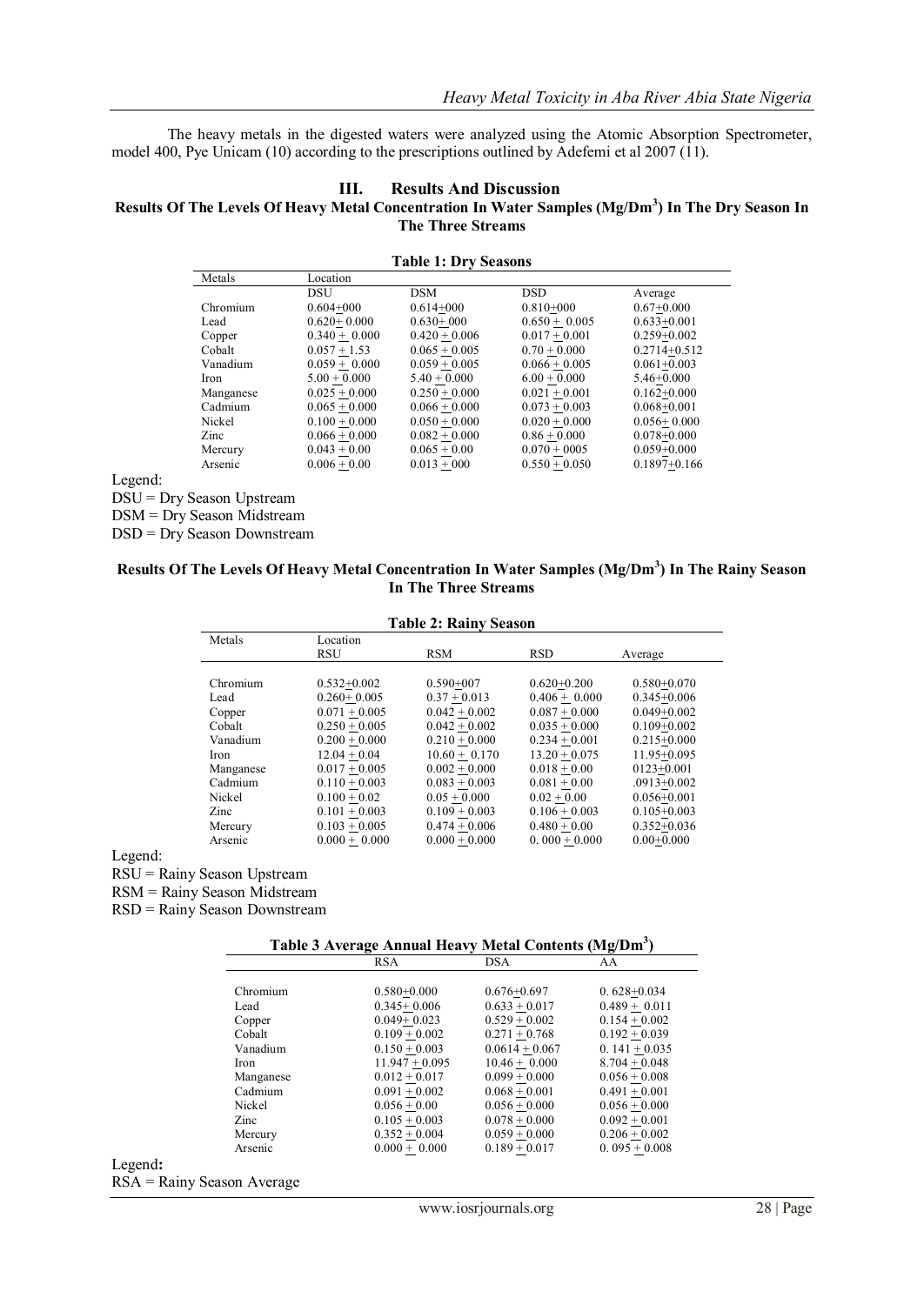### DSA= Dry Season Average  $AA =$  Annual Average

| Table + I II) sical Characteristics Of Combined Bianuarus Of Bome Heavy Bictais |                            |                            |                            |                            |                           |
|---------------------------------------------------------------------------------|----------------------------|----------------------------|----------------------------|----------------------------|---------------------------|
| Parameter                                                                       | <b>NAFDAC</b>              | <b>SON</b>                 | WHO                        |                            | <b>DPR</b>                |
|                                                                                 | Maximum Limits             | Standard                   | Permissible<br>Desirable   | Highest                    | Permissible Limits        |
|                                                                                 |                            |                            | Limits                     | Maximum                    |                           |
|                                                                                 |                            |                            |                            | Permissible                |                           |
|                                                                                 | Allowed limits             |                            |                            |                            |                           |
| Chromium                                                                        | $0.05$ mg/dm <sup>3</sup>  | $0.05$ mg/dm <sup>3</sup>  | $0.05$ mg/dm <sup>3</sup>  | $0.05$ mg/dm <sup>3</sup>  | $0.03$ mg/dm <sup>3</sup> |
| Lead                                                                            | $0.01$ mg/ dm <sup>3</sup> | $0.01$ mg/ dm <sup>3</sup> | $0.01$ mg/ dm <sup>3</sup> | $0.01$ mg/ dm <sup>3</sup> | $0.05$ mg/dm <sup>3</sup> |
| Copper                                                                          | $1.0$ mg/ $dm3$            | $1.0$ mg/ $dm3$            | $0.5$ mg/ $dm3$            | $2.0$ mg/ $dm3$            | $1.5$ mg/ $dm3$           |
| Cobalt                                                                          |                            |                            |                            |                            |                           |
| Vanadium                                                                        |                            |                            |                            |                            |                           |
| Iron                                                                            | $0.3$ mg/dm <sup>3</sup>   | $0.3$ mg/dm <sup>3</sup>   | $1 \text{mg}/ \text{dm}^3$ | 3mg/dm <sup>3</sup>        |                           |
| Manganese                                                                       | $2.0$ mg/ $dm3$            | $0.05$ mg/ $dm3$           | $0.1$ mg/ dm <sup>3</sup>  | $0.4$ mg/ $dm^3$           |                           |
| Cadmium                                                                         | $0.003$ mg/dm <sup>3</sup> | $0.003$ mg/dm <sup>3</sup> | $0.003$ mg/m <sup>3</sup>  | $0.003$ mg/dm <sup>3</sup> |                           |
| Nickel                                                                          |                            |                            |                            | $0.02$ mg/ $dm3$           |                           |
| Zinc                                                                            | $5.0$ mg/ $dm3$            | $5.0$ mg/ $dm3$            | $0.01$ mg/ dm <sup>3</sup> | $0.01$ mg/ dm <sup>3</sup> |                           |
| Mercury                                                                         | $0.001$ mg/dm <sup>3</sup> | $0.001$ mg/m <sup>3</sup>  | $0.001$ mg/ m <sup>3</sup> | $0.001$ mg/ m <sup>3</sup> |                           |
| Arsenic                                                                         | $0.01$ mg/dm <sup>3</sup>  | $0.01$ mg/ dm <sup>3</sup> | $0.01$ mg/ dm <sup>3</sup> | $0.01$ mg/ dm <sup>3</sup> |                           |

|  | Table 4 Physical Characteristics Of Combined Standards Of Some Heavy Metals |  |
|--|-----------------------------------------------------------------------------|--|
|--|-----------------------------------------------------------------------------|--|

The results of the heavy metal concentrations of Aba River collected at the upstream, midstream and downstream in the two seasons, dry and rainy, were compared with those of drinking water standards of WHO (World Health Organization), SON (Standard Organization of Nigeria), DPR (Department of Petroleum Resources) and NAFDAC (National Agency for Food and Drug Administration and Control) permissible limits for water quality. Chromium was far higher in the water samples  $(0.604 + 0.00$ mg/dm<sup>3</sup> in the upstream,  $0.614 +$ 0.0mg/ dm<sup>3</sup> in the midstream and  $0.871 + 0.00$  in the downstream) when the WHO highest desirable was  $0.05$ mg/dm<sup>3</sup> and the maximum permissible level was  $0.05$ mg/dm<sup>3</sup>. Chromium was therefore more than ten times higher than the maximum permissible level for drinking water rendering the Aba River unsuitable for drinking (Table 1, 2 and 3).

Pb was also far more in the samples than the standard. Pb concentration was  $0.2600 \pm 0.005$ mg/dm<sup>3</sup> in the upstream,  $0.376 \pm 0.513$ mg/dm<sup>3</sup> midstream and  $0.406 \pm 0.00$ mg/dm<sup>3</sup> in the downstream in the rainy season though the dry season value was double that of rainy season because of concentration factors. The maximum permissible level for Pb by WHO was  $0.01$ mg/dm<sup>3</sup>, that is, about 20 times more in the rainy season and 40 times more in the dry season. Aba River was therefore highly polluted with Pb. When particles of lead are airborne for a period of about ten days they fall to the ground and become distributed in soils and water sources including fresh surface water, salt water, well water and other drinking water bodies (12). High concentrations of lead cause irreversible brain damage (encephalopaty), coma and death if not treated immediately (13). Other symptoms of lead toxicity include gastrointestinal disturbance, abdominal pain, cramps, constipation, anorexia and weight loss, immunosuppressant effect and slight liver impairment (14). Copper was lower in the sample than in the standards. The level of copper does not portray any threat in the water sample.

Cobalt, vanadium and nickel had no desirable level from these three regulatory bodies so cannot be evaluated with them.

The concentration of iron was more in the samples than the standards, its concentration ranged from 5.00  $\pm$  00mg/ dm<sup>3</sup> in the upstream, 5.40  $\pm$  0.00mg/dm<sup>3</sup> midstream and 6.00mg/ dm<sup>3</sup> in the downstream in the dry season but double these values in rainy season perhaps, because of flood water. Concentration of manganese was less in the samples (in both seasons) than the levels given by the Regulatory bodies but Cd concentrations were far more in the samples. More Cd levels were seen in the rainy season than in the dry season. Zinc level was less in the samples. The level of zinc in the sample was  $0.066 \pm 0.00$  mg/dm<sup>3</sup> in the dry season and  $0.101 \pm 0.00$  $0.00$ mg/ dm<sup>3</sup> in the rainy season since the maximum permissible level was  $3.00$ mg/dm<sup>3</sup> by WHO and 5.00mg/dm<sup>3</sup> by the NAFDAC, SON and DPR. Aba River is therefore usable in terms of zinc concentration.

Mercury level was far more in the samples than the standard permissible level. The concentration of mercury was  $0.045 \pm 0.00$ mg/dm<sup>3</sup> in the dry season and about 4 times more in the rainy. Dry season water samples exceeded the permissible Hg level by WHO. The high level of mercury may be attributed to the effluents from the cosmetic industries in Aba. Mercury exposure results in a variety of human ill health conditions. The degree of impairment and the clinical manifestations that accompany mercury exposure largely depend upon its chemical state and the route of exposure (15). High concentrations of mercury lead to reduced growth of plants and to kidney and liver failure (16). One hazardous effect of mercury in the aquatic environment is that it bio-accumulate in the food chain (17).

The level of arsenic in the dry season samples was far higher than those of the regulatory bodies even though arsenic was not detected in the rainy season. The high level of arsenic in the dry season may have resulted from the dust particles containing arsenic which are deposited in the water bodies (16). Chronic effects